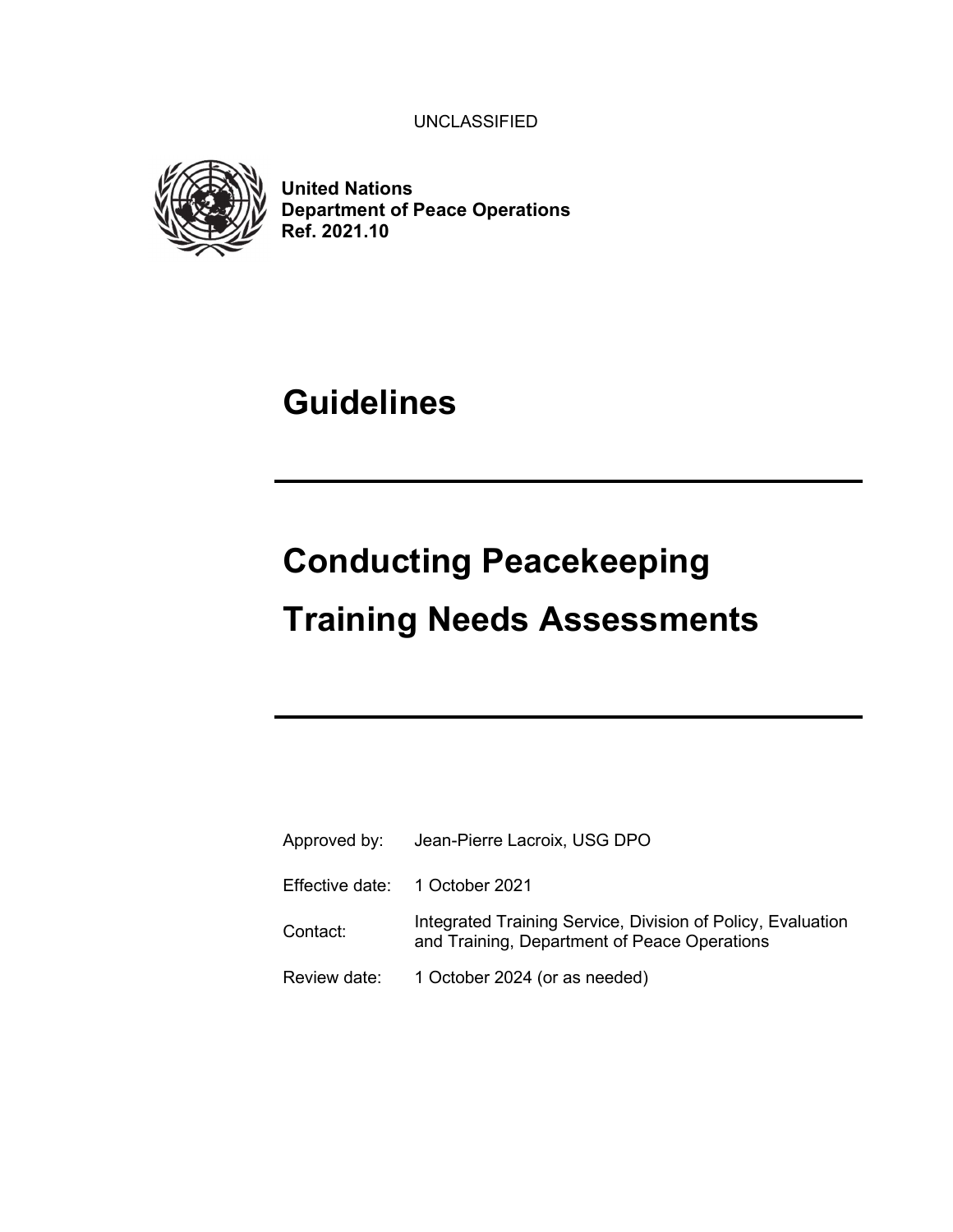# DPO GUIDELINES on CONDUCTING PEACEKEEPING TRAINING NEEDS ASSESSMENTS

Contents: A. Purpose and Rationale

- B. Scope
- C. Procedures
- D. Roles and Responsibilities
- E. Terms and Definitions
- F. References
- G. Monitoring and Compliance
- H. Contact
- I. History

#### ANNEXURES

Annex 1. Interview Guide Annex 2. Sample TNA Data Collection Plan

#### A. PURPOSE AND RATIONALE

- 1. The Guidelines on Conducting Peacekeeping Training Needs Assessments (hereafter referred to as the Guidelines) are intended for use in peacekeeping operations and provides peacekeeping trainers with step-by-step guidance on how to conduct peacekeeping training needs assessments. Peacekeeping training partners such as Member State trainers and national peacekeeping training centers are encouraged to use the Guidelines to integrate peacekeeping training standards in pre-deployment training and harmonize practices. The Guidelines aim to set the training foundations and outline the procedures for training needs assessments as the core step preceding peacekeeping training design, development, delivery and evaluation, often referred to as the Training Management Cycle.
- 2. The Guidelines adhere to the Secretary-General's Policy on Learning and Development (ST/SGB/2009/9), which stresses the importance of providing appropriate training opportunities to address the professional development needs of staff members and support the Organization in fulfilling its mandates. The Guidelines complement the DPKO-DFS Policy on Training for All United Nations Peacekeeping Personnel (ref. 2010.20), which is applicable to all civilian, military and police personnel in DPO and peacekeeping operations, and covers all three phases of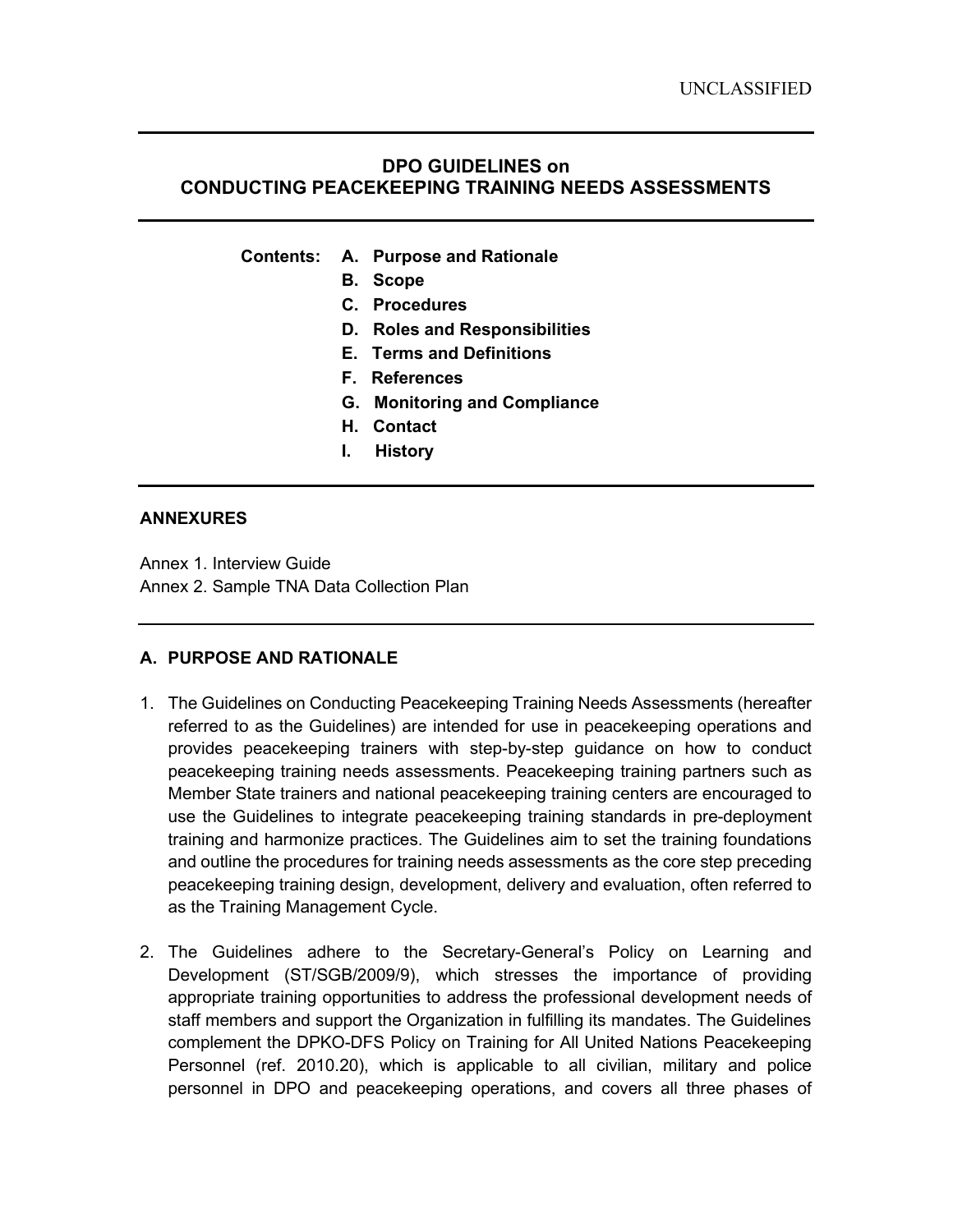peacekeeping training: pre-deployment, induction and on-going training. It further builds on the DPO Guidelines on the Design, Delivery and Evaluation of Training (ref. 2019.14) and the Practical Guide to Peacekeeping Training Evaluation (ref. 2019).

3. As per the DPO-DPPA Policy on Guidance Development (ref. 2019.29), compliance with the Guidelines may or may not be mandatory for all or part of the document. Therefore, it will be clearly specified in the document where compliance is mandatory.

# B. SCOPE

4. The Guidelines apply to all DPO Headquarters and peacekeeping operations staff and personnel, including civilian, military and police trainers as well as subject matter experts tasked with developing training in their subject area (job specific or technical training). Member State trainers and national peacekeeping training centers are encouraged to use the Guidelines. The Guidelines are applicable at both macro (organizational, departmental and mission) and micro level (training programme).

# C. PROCEDURES

- 5. This section describes the Training Needs Assessment procedures in the following schematic.
	- Definition and Scope: paragraphs 6-8
	- Levels of Training Needs Assessment:
		- o Organizational level: paragraphs 9-15
		- o Programme level: paragraph 16-43
			- Stage 1: Defining the Concept
			- Stage 2: Initiating the Project
			- Stage 3: Analysis and Data Collection
			- **Stage 4: Final Report, Communication and Dissemination**
			- Stage 5: Closing the Project
- 6. Definition: A Training Needs Assessment (TNA) is a process of collecting, analyzing, and communicating information about an expressed or implied organizational need that could be met by conducting training. A TNA can be conducted at both organizational and individual programme levels.
- 7. The scope of the organizational level TNA is larger and can be conducted for standardsetting and/or remedial purposes. Those may include a). setting new training standards to match new and emerging operational requirements, and b). identifying root causes for underperformance and capability gaps, including lack of and/or appropriate training policies, standardized materials and support. The scope of the programme-level TNA is smaller and can be conducted for specific purposes such as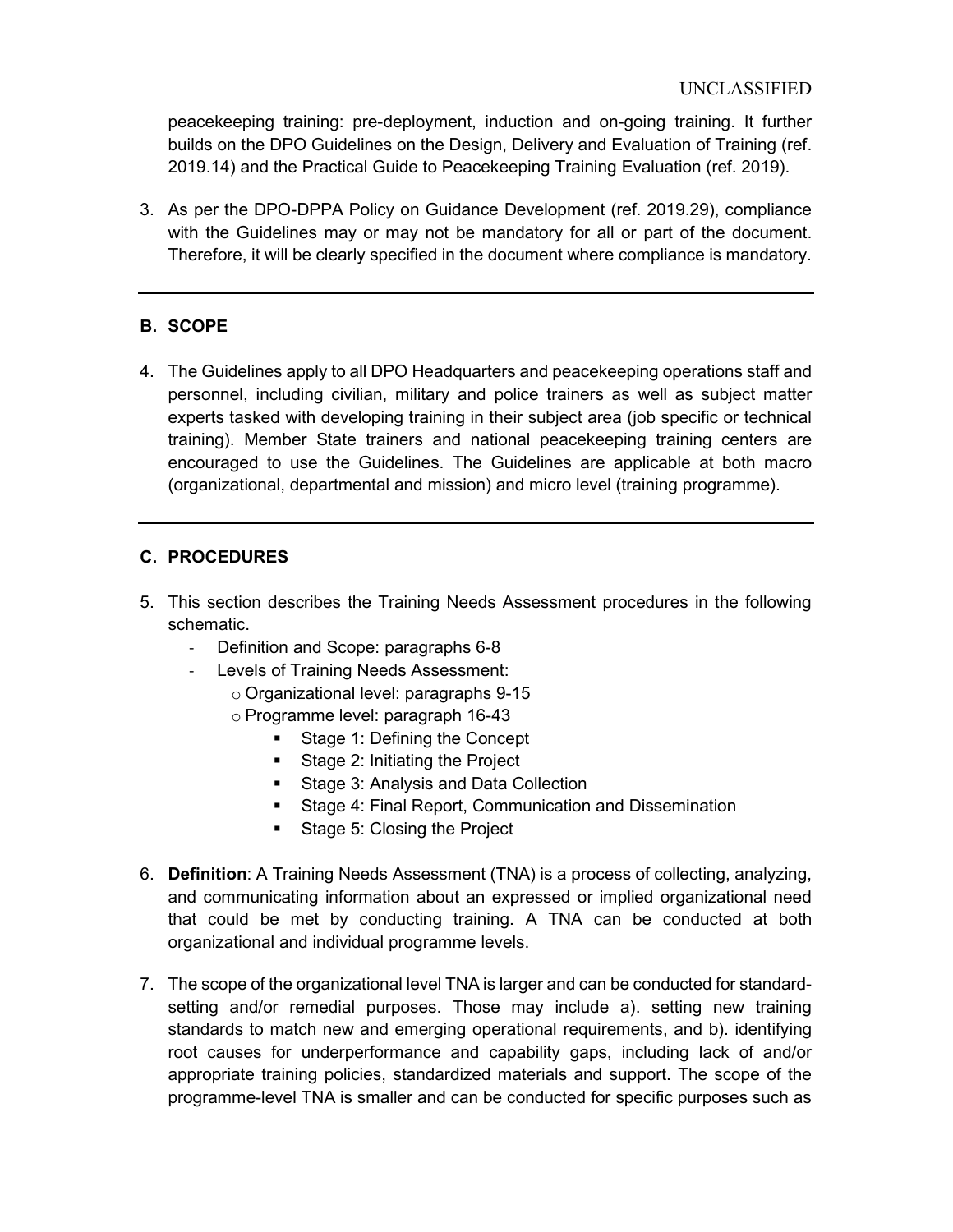developing training to improve mandate implementation in particular area of operations in a given mission, and/or for resource planning purposes, including identifying specific skill sets for transition, draw-down or other phases of peacekeeping operations. A programme-level TNA is conducted to identify training needs of specific target groups as part of the Training Management Cycle<sup>1</sup>, including designing and tailoring training materials.

8. At this point, it is preferable to decide at which level the TNA will be conducted. This decision will inform the Concept Note, including the level of analysis and formulation of background and problem statements as well as scope, objectives, and target group (see paragraphs 18-19 on Concept Note).

## Conducting organizational level TNAs

9. When conducting an organizational level TNA, it is necessary to start with an analysis of broader issues such as the organization's performance requirements, current performance state, root causes for under or non-performance as well as existing capacity-building and training interventions. As shown in Graph 1, the performance analysis<sup>2</sup>, also known as the front-end analysis, maps out if training can contribute to the overall performance, and if so, how and where exactly training is needed. Training is thus positioned as a strategic performance improvement tool.





<sup>1</sup> See DPO Guidelines on Design, Delivery and Evaluation of Training (Training Cycle), ref. 2019.14, page 4, diagram "Training Management Cycle"

<sup>2</sup> See DPO Guidelines on Design, Delivery and Evaluation of Training (Training Cycle), ref. 2019.14, paragraph 9-10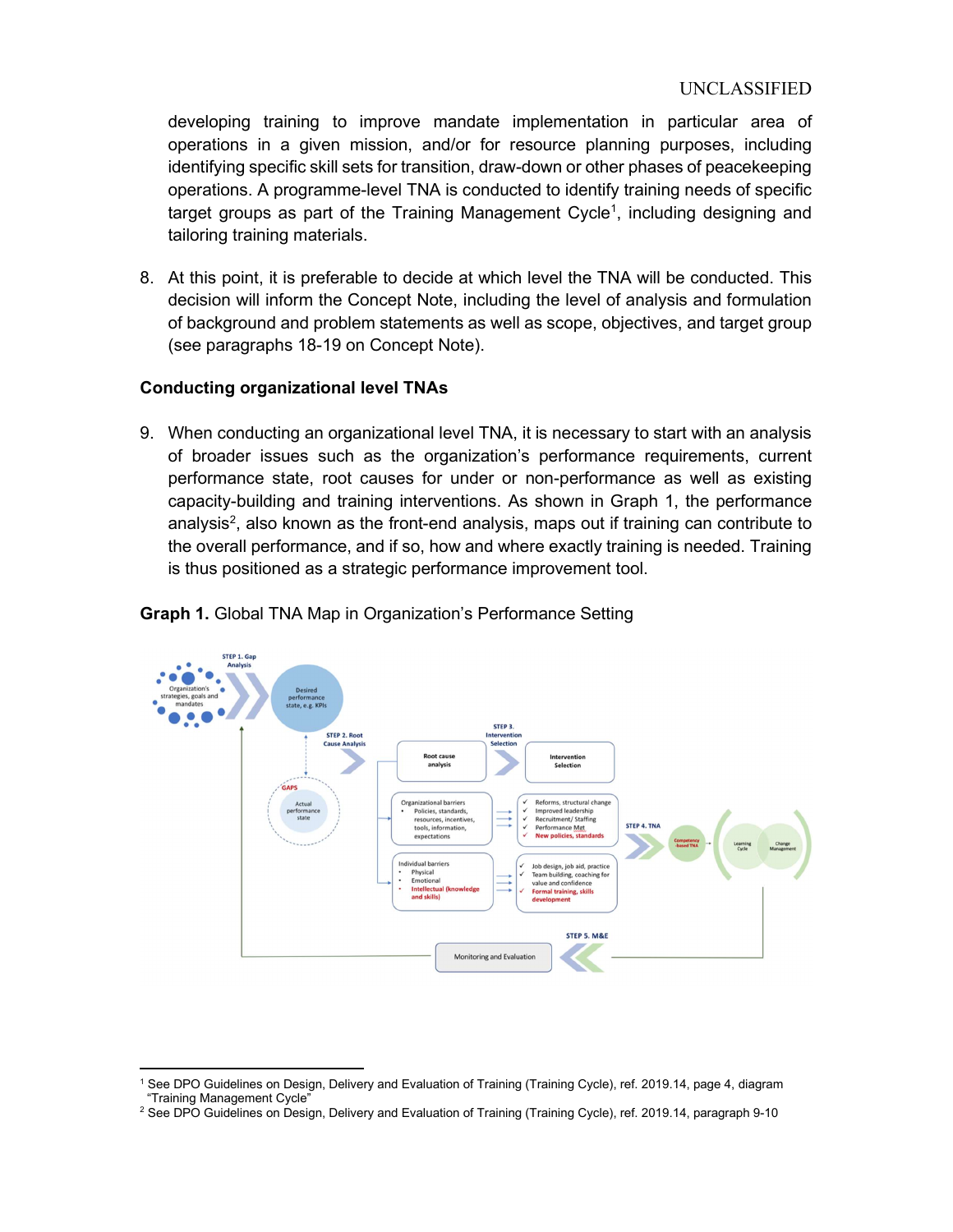- 10. Step 1 is Gap Analysis, which examines the overall operational, geo-political and environmental settings that DPO, the peacekeeping mission or the United Nations at large, operates. To identify gaps between the desired and the actual performance level, an extensive desk review and document analysis are necessary. The Comprehensive Planning and Performance Management System (CPAS), developed by DPO as part of the Action for Peacekeeping initiative, allows missions to more systematically assess their operating environment, identify the intended impact, and track progress using data and analysis. For organizational level TNAs involving peacekeeping missions, CPAS data, analysis and reports must be part of the desk review and should be referenced.
- 11. In addition, other documents to be reviewed for the gap analysis should be wideranging. The Organization's goals and mission mandates are readily available to consult, including Security Council and General Assembly mandates, UN Integrated Strategic Framework, Mission Concept and multi-year strategies or concept of operations. Performance goals, standards and aspirations are spelled out in policies and guidance documents, Leadership Compacts, multi-year and annual programme planning, budgeting and assessment documents. In most areas of work, key performance indicators have already been developed that clearly spell out measurable performance standards, applicable to all peacekeepers. Performance data and gaps (and sometimes related training needs) may be found in evaluation reports of the Office of Internal Oversight Services (OIOS) and the Division of Policy, Evaluation and Training (DPET), including CPAS, evaluation reports of force headquarters, force and sector commander's evaluation reports of subordinate military entities in peacekeeping operations, UNPOL internal evaluation and inspection reports, reports on assessment and evaluation of formed police unit performance, and other reports of assessment and advisory visits, mobile training teams and training evaluations.
- 12. A gap analysis identifies what is missing, suboptimal or misaligned in the current state when comparing performance to potential. Those can include strategies, standards, processes, practices, technologies, resources, capabilities, knowhow, mindset, etc. There are many ways to identify and view problems. A gap analysis can be conceptual or concrete, and strategic or operational. Some techniques such as the McKinsey 7S Framework<sup>3</sup>, are used to identify strategic level misalignment, for example between "systems and staff". In a peacekeeping context, there could be a mismatch between the operational requirements and the level of readiness of troop- and policecontributors, or between the complex operating environment and the availability of resources, etc. A concrete and operational gap analysis could for example look into what a team needs to change in order to improve its performance. Experience with past TNAs shows that most interviewees and survey respondents will provide their views on systemic and underlying issues affecting performance in their missions and

 $3$  McKinsey 7S Framework has seven categories: strategy, structure, systems, shared values, skills, style and staff.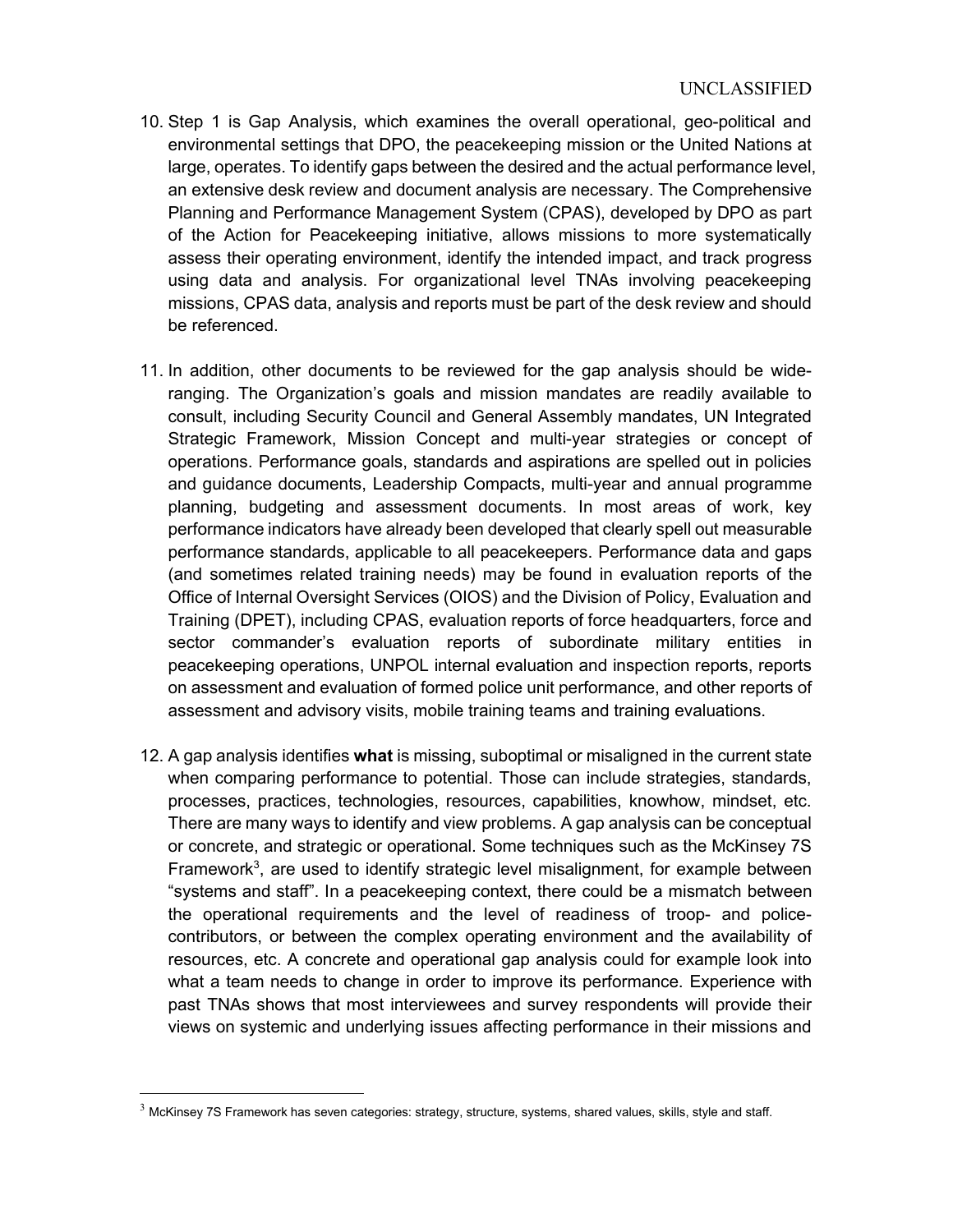areas of work. It is important to take note of this information for further gap analysis. The summary could be included in the final report annexes.

- 13. Step 2 is Root Cause Analysis, which looks at all elements and underlying causes (barriers and enablers) affecting job performance and prescribes solutions to remove barriers and reinforce enablers. A root cause analysis focuses on why something happened, looking beyond superficial cause and effect. One of the common techniques is the 5 Whys Approach, using at least five funneling questions to avoid assumptions and collect enough information to inform corrective course of action. This analysis should be in line with CPAS methodology<sup>4</sup>. The reality of multidimensional peacekeeping is that performance problems are often a combination of factors – organizational and individual – requiring multiple interventions over a longer term to fully resolve.
- 14. Step 3 is Intervention Selection, which should be made depending on the nature and types of root causes of identified gaps, focusing on **how** to remediate. Some gaps and root causes are systemic, therefore require system-wide solutions, some require more targeted interventions for specific groups. As shown in the graph, among individual barriers, mostly gaps in knowledge and skills can be addressed by training. Training can also influence behaviour and mindset, although it is often a gradual process, therefore "able and willing" should be one of the deployment pre-requisites for all peacekeepers, in addition to having adequate capabilities.
- 15. Step 4 is the Training Needs Assessment both at organizational and programme levels, which should be conducted once it is determined that training is one of the solutions to closing the gaps in knowledge, skills and mindset; or to building competencies for new requirements. Most TNAs conducted by peacekeeping trainers are at programme and target group level. Step 5 ensures continuous or cyclical monitoring and evaluation processes.

#### Conducting programme level TNAs

- 16. If a TNA is conducted for a specific purpose with a smaller scope such as those described in paragraph 7, including to improve training design, development, implementation, evaluation and monitoring, and if organizational/mission-level performance analysis is available such as conducted by the Comprehensive Planning and Performance Assessment System Team (CPAS), the first three steps of the Graph 1 – the gap analysis, root cause analysis and intervention selection, can be skipped or simplified. The following paragraphs describe programme level TNA stages.
- 17. The 2021-2025 Secretariat-wide Learning Strategy is based on the trends on work culture, one of which states "the structure of work will shift to become flatter, less hierarchical, project-based and networked." Employing project management

<sup>4</sup> https://peacekeeping.un.org/en/cpas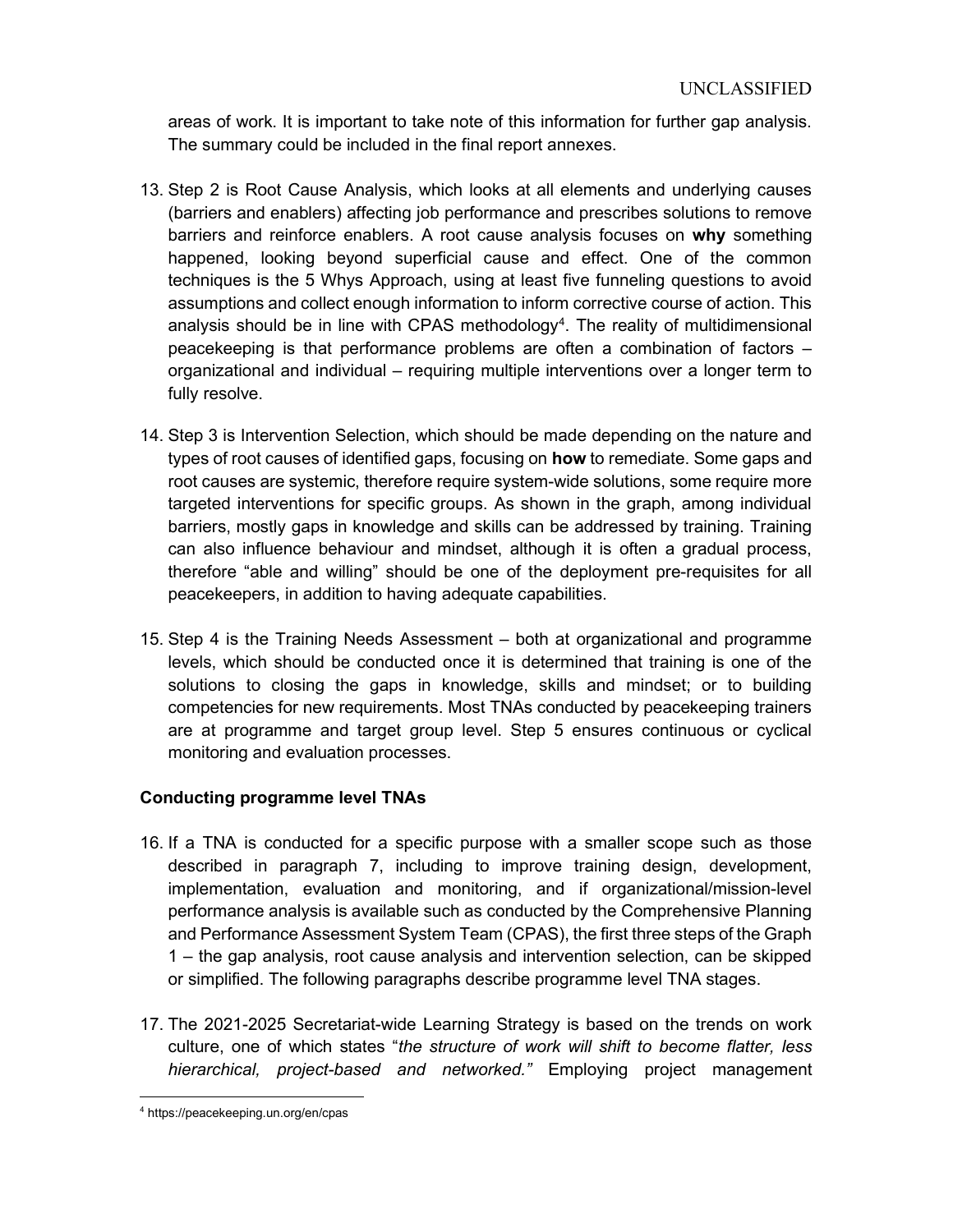methodologies for TNAs provide a sound framework to manage TNA activities and outputs in a more systematic manner with defined roles and responsibilities, timelines, resources and main deliverables, and where risks and expectations are managed, and quality is assured.

## Stage 1: Defining the TNA Concept

- 18. All TNA projects, conducted at both organizational and programme-level, must have a Concept Note, with clear scope and a brief feasibility study to present to senior management and stakeholders. The Concept Note is a pre-proposal project idea and framework to elicit discussions and useful inputs to shape the concept into a project proposal. It is a useful tool to prime and secure interests of stakeholders, generate support from management and seek and secure funding.
- 19. The TNA Concept Note describes how the perceived peacekeeping training needs will be assessed and must consist of the following elements:
	- a) Background and Problem Statement: An effective context and background should reveal a project rationale that provides a foundation for the stated problem. A brief situational analysis of the specific challenges, opportunities and needs related to mandate implementation, operational effectiveness and performance should be included in this section. This should be supplemented with an overview of the latest systemic reforms, changes and higher-level evaluations highlighting emerging needs and requirements; a brief summary of past TNAs and their latest implementation status, and how the current project builds on them; and a demarcation statement to isolate aspects of the challenges that can be addressed through training. For organizational level /global TNAs, this section should include more in-depth analysis to identify potential gaps and root causes for performance issues (see Step 1 and 2, Graph 1 above).
	- b) Statement of Objectives: This section should indicate how achieving the project objectives will support the accomplishment of the strategic goals of the department, mission or section and support operational priorities. Intended objectives of the TNA must be directly related to the problem statement. To develop relevant objectives, a breakdown of the problem statement into logical and sequential steps moving towards finding solutions may be necessary. The TNA objectives might need to mirror the project's main outputs, e.g., 1). Map and assess all training currently available to formed police unit members; 2). Identify gaps in knowledge, skills and behaviour impeding effective implementation of mandated tasks related to FPUs; 3). Develop training recommendations to fill the gaps identified, including new training policies and standards, etc. This method ensures, at least at the conceptual level, that completing all steps would mean achieving the intended objectives, which would in turn imply solving the problem.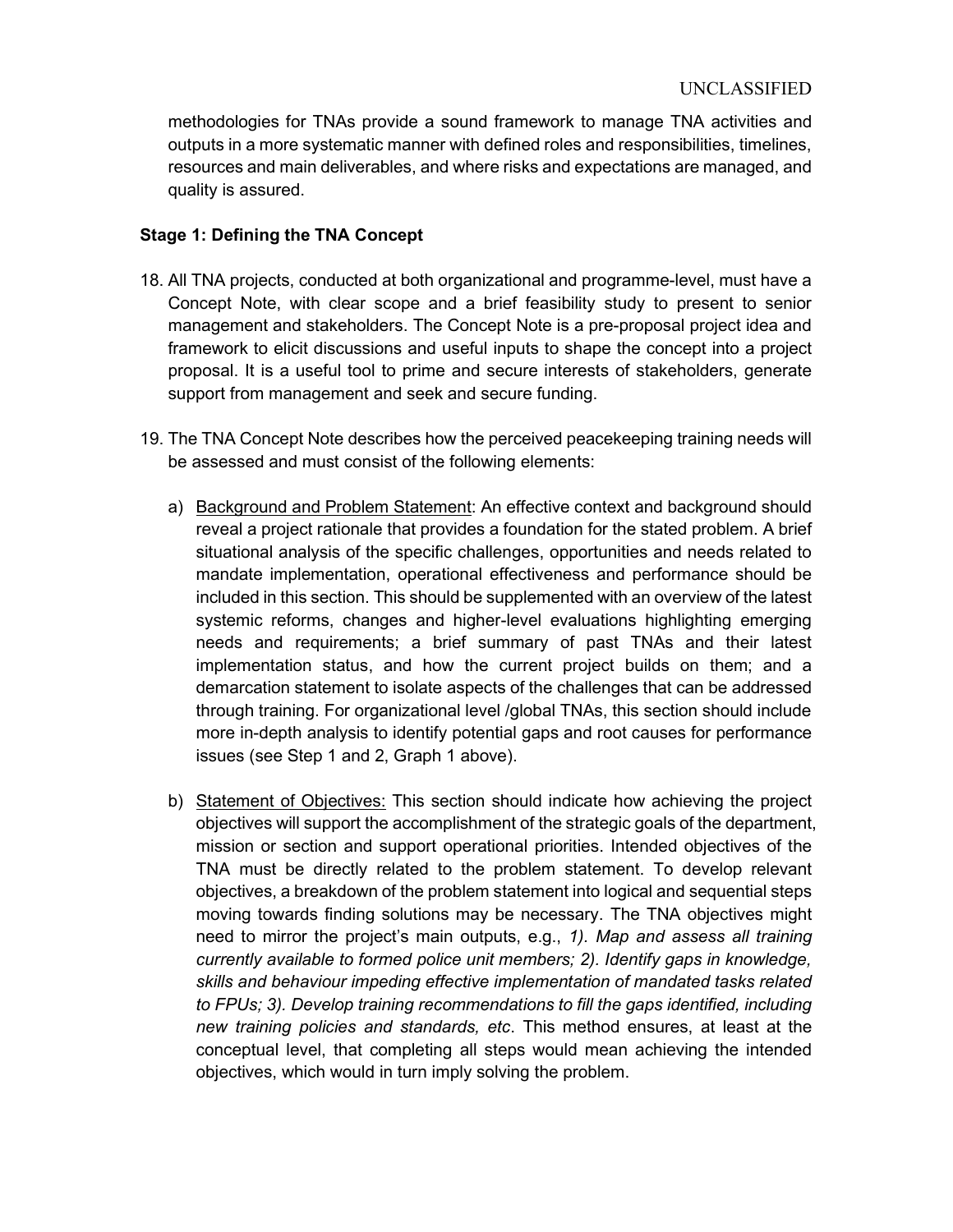- c) Scope and Target Group: A TNA's scope refers to specifications, limitations and outputs required to successfully complete the training needs assessment. In addition to the scope defined in the Concept Note, a more detailed scope statement should be developed, which is commonly referred to as Statement of Work or Terms of Reference, e.g. for teams and consultants. To avoid 'scope creep' which happens when changes are made without any control or new deliverables are added after the project has started, the TNA scope must be defined and communicated as clearly as possible. At least four parameters (training phase, target group, thematic area and mission/unit) should be considered to narrow down the scope: e.g., "the TNA will assess [phase] predeployment training needs of [target group] military staff officers on [thematic area] human rights deploying to [missions] the five largest peacekeeping operations." All internal and external stakeholders should be mentioned in this section, along with their level of involvement (e.g., consultation only, inputs required) and specific roles and responsibilities, especially if it requires their substantive inputs to the project.
- d) Feasibility and Limitations: A feasibility study refers to a simple assessment of the practicality - economical, technical, legal, travel and scheduling considerations of a proposed project. All TNA concept notes should contain a summary of the feasibility study, including assurance that the proposed methodologies and approaches are conceptually sound, competency-based and reflect best practices. This section should contain information on the extent of ability to engage with stakeholders depending on political, operational, safety and security considerations governing access; acknowledge limitations of self-assessments and self-reported training needs, and should indicate methods to cross-examine, remove bias or reduce assumption errors.
- e) Methodology: Methodology refers to a set of systematic and specific procedures and techniques employed in research. This section of the Concept Note must describe what methods the TNA project will use to collect, analyze and communicate training data to help make appropriate decisions. All TNAs must have a Data Collection Plan, comprised of both qualitative and quantitative methods, including desk reviews, document analysis, surveys, interviews, and field observations, that specifies objectives of the data collection methods, data source and timing<sup>5</sup>.
- 20. The Results Chain tool can be used as part of a project management document or be included in an extended Concept Note. The aim of the results chain is to articulate and sequence TNA inputs, activities, outputs, outcomes and impact.
	- a) Inputs include human resources such as staff time, preferably expressed in percentages, and consultancy requirements; pro-forma/ estimated budget

<sup>&</sup>lt;sup>5</sup> see Annex 1. Sample TNA Data Collection Plan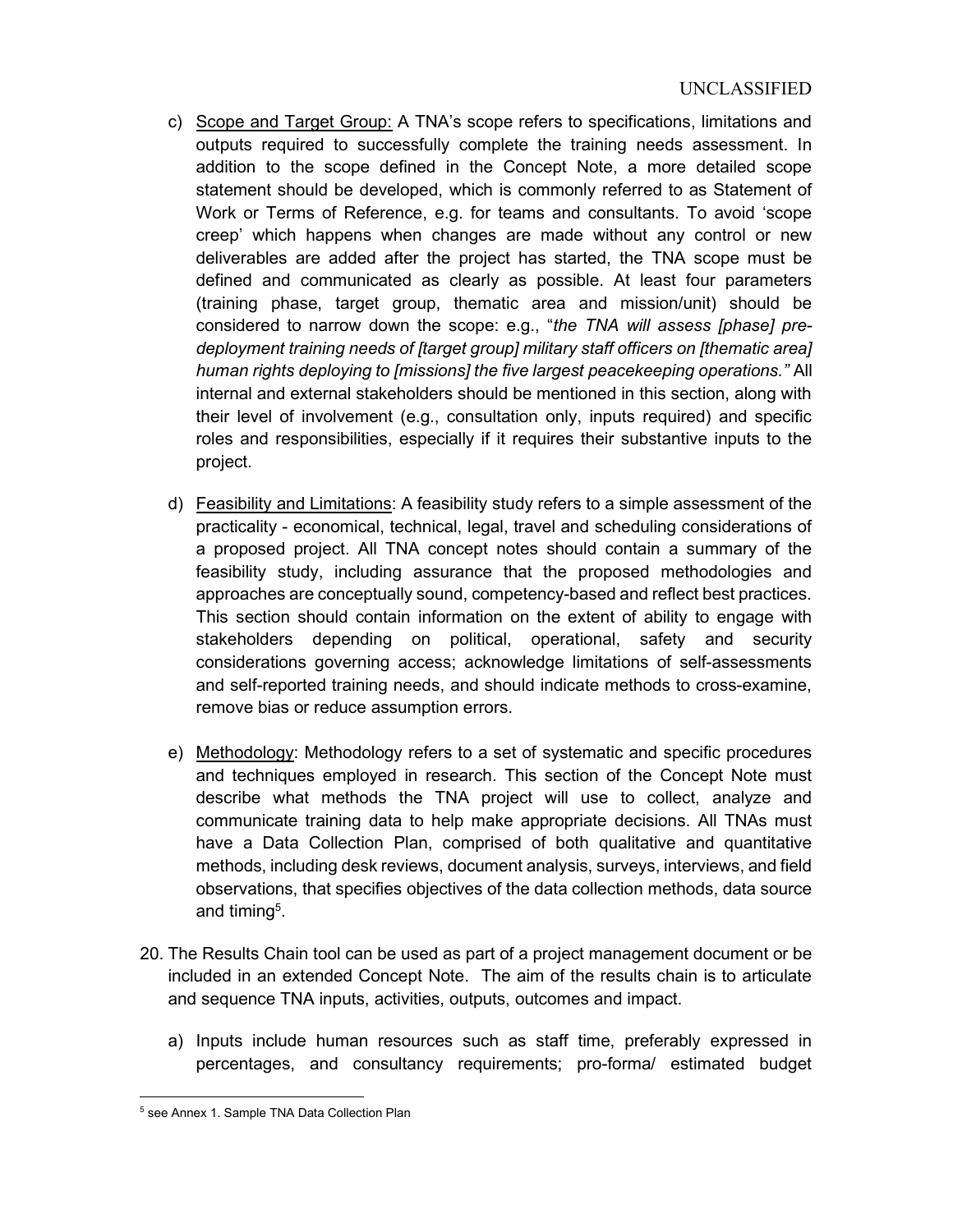reflecting travel and other costs, and any other tools and enablers such as survey platforms, data processing capability, etc.

- b) Activities are actions associated with conducting the TNA. All core activities must be indicated in the Concept Note with timelines. Use of project management tools is recommended to track progress and completion of activities.
- c) Outputs are the first level results that contribute to the TNA objectives, e.g., List of Current Peacekeeping Training on Human Rights, if one of the TNA sub-objectives is to map all existing training in a particular area of work for gaps analysis.
- d) Outcomes are the second level results directly linked to the TNA objectives. They define immediate consequences of the project. For example, "understanding of competencies required for effective mandate implementation for human rights issues is improved; key performance gaps in human rights training are identified; and ability of the missions to provide targeted human rights training is strengthened."
- e) Impact refers to long term benefits of the TNA project, including policy discussions, new standards, changes in perceptions and action plans that TNA findings, conclusions and recommendations might trigger off. The statement of overarching goal of the TNA should reflect the intended impact.
- 21. The last component of the TNA Concept Note must state the TNA project management aspects, including the roles and responsibilities of Project Manager (staff member / trainer tasked to lead the TNA), core TNA Team (anyone contributing to the TNA and reporting with specific outputs/ deliverables) and Advisory and Consultation Group.
- 22. Once drafted, consulted, and approved, the TNA Concept Note must present a strong business case, including overall analysis of the organizational performance and the training role in closing the gaps. The Concept Note should be used for initiation of the project, including securing the management buy-in.

# Stage 2: Initiating the Project

23. This stage is to kick off the TNA work by establishing a solid foundation and collaborations for the project involving all stakeholders. Generally, it includes consultations with and briefings for senior leadership teams to provide information on the project scope, objectives, expected benefits and outcomes, stakeholders, timeline, and cost. Additional information may be required, such as on how the quality will be achieved; how risks, issues and changes will be identified, assessed, and controlled; and how progress will be monitored to ensure delivery of the final outputs and outcomes. By approving the TNA Concept Note, the management commits to provide direction and support over the life of the project. Initiation stage should also include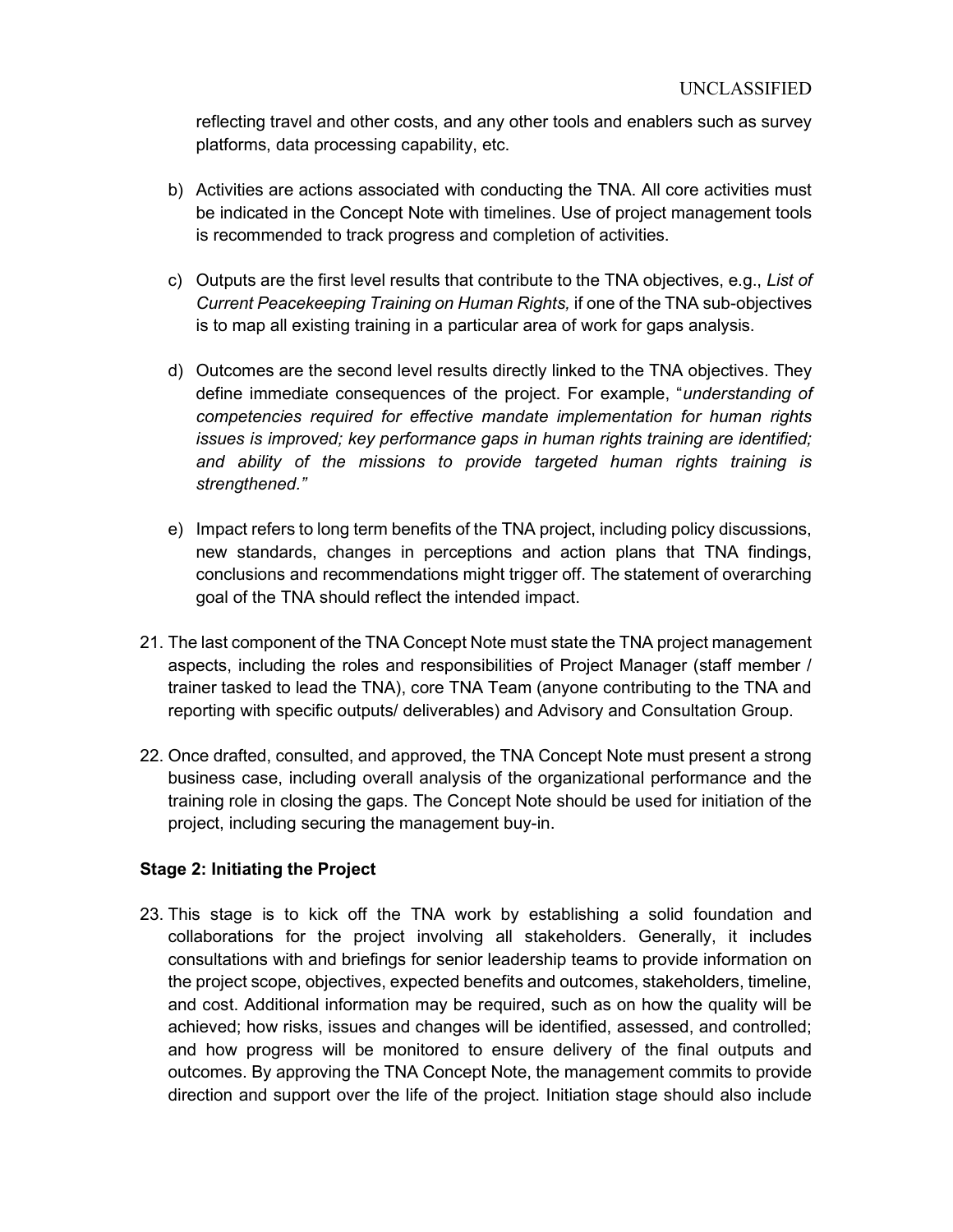project kick-off meetings with main stakeholders within and outside of your service/department or mission to secure their interest and involvement.

#### Stage 3: Analysis and Data Collection

- 24. Typically, the longest, this stage is about day-to-day work of the TNA project, including managing the project within the tolerances set by the management against six aspects of performance: scope, cost, time, quality, outputs and risks. Depending on the level of delegation of authority, the TNA Project Manager should communicate any changes and delays, and seek approval of management where necessary. Core activities of this stage may include establishing communication channels and reporting lines; contacting designated TNA focal points in offices and field missions; selecting and recruiting consultants and other project personnel; developing work plans and terms of references and agreeing on deliverables; developing data collection tools and baseline instruments; conducting surveys and interviews; undertaking research and field visits; analyzing data; and drafting, finalizing and disseminating progress and final reports, action plans, infographics and communication materials.
- 25. The following paragraphs describe target group and task analysis, and data collection methodologies to be employed at this stage.
- 26. Target Group Analysis is required for most TNAs to collect accurate training needs data. Key elements of target group analysis include demographic data (age, gender, education, language, experience, etc.), level of knowledge and skills, attitude, motivations, learning and working environment, job functions, level of responsibilities, etc. The most straightforward way to identify training needs of a particular target group is to interview, survey and observe them in their working environments (see paragraphs 29-38 on data collection methods).



Graph 2. Target Group Analysis and Data Collection at the source

27. Task Analysis is a process of identifying what the target group is required to  $d\mathbf{o}$  and achieve, and which competencies are required to achieve the specific objectives., The findings will serve as a desired competency benchmark. Task analysis is also required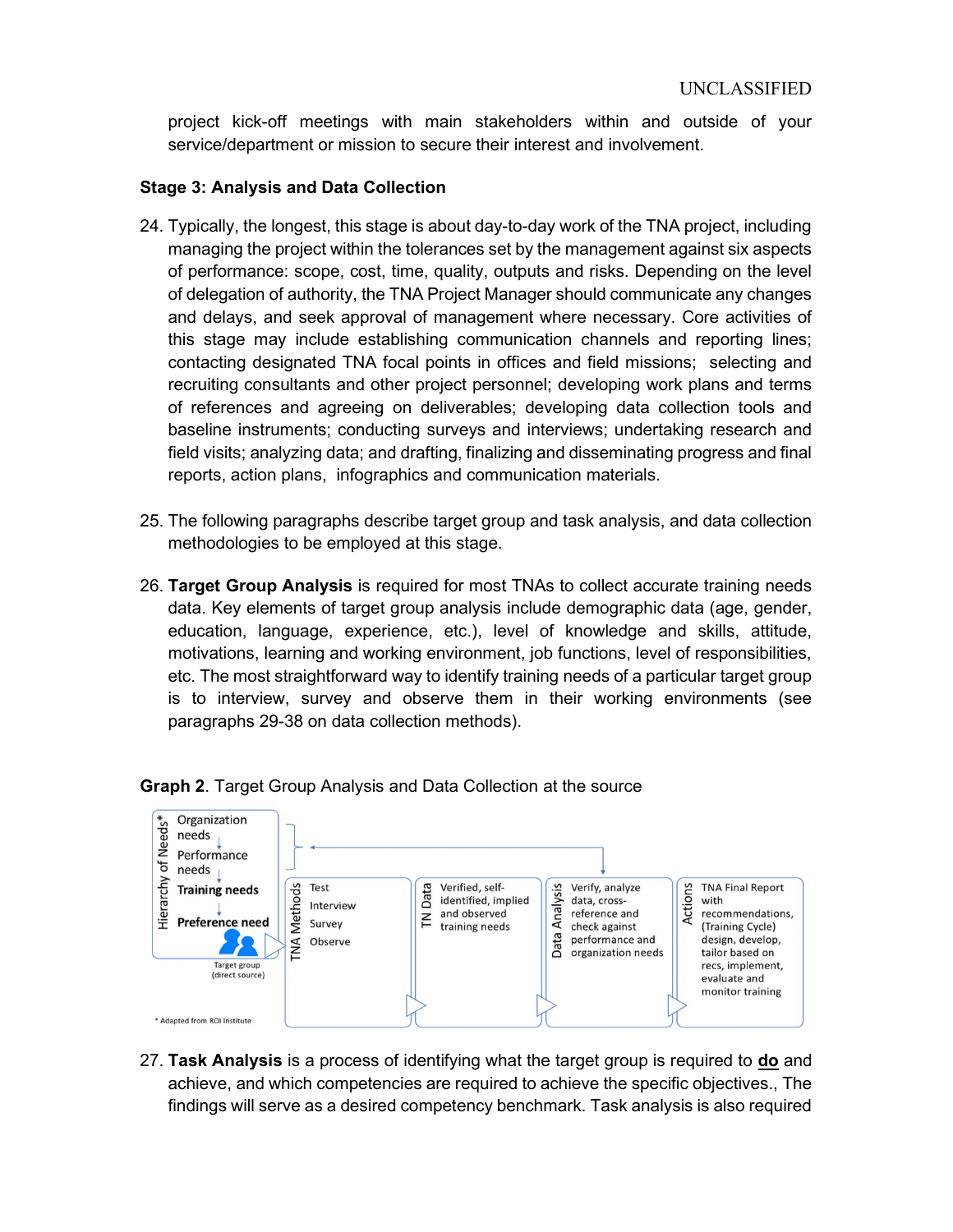to design training needs survey and interview questions. Some training needs are easily identifiable and readily expressed, e.g. need to improve one's language proficiency. Other training needs are more complex to identify or articulate. In most cases, the target group expresses the 'symptoms' of unmet training needs, e.g. in a form of challenges they are facing.

- 28. A task is a part of a job. A sum of different and related tasks make up a job description. In peacekeeping, there are a number of tasks that are performed by all peacekeepers – uniformed and civilian, and referred to as cross-cutting mandated tasks and wholeof-mission activities. It breaks down tasks into "teachable" parts – knowledge to enhance, skills to upgrade and behaviour/mindset to adjust, in order to find the best method to perform a task at standard and optimum level, in short to improve performance.
- 29. To conduct a technically sound task analysis, the TNA team must have subject matter experts and consultants on board and work closely with relevant substantive offices and their focal points. Most key performance indicators for mandated tasks and required competencies are clearly established within the UN system and available for desk review. However, for the purposes of a particular TNA and consistency in approaches, the following steps can be used to complete a task analysis:

#### Graph 3. Task Analysis Model in 5 steps

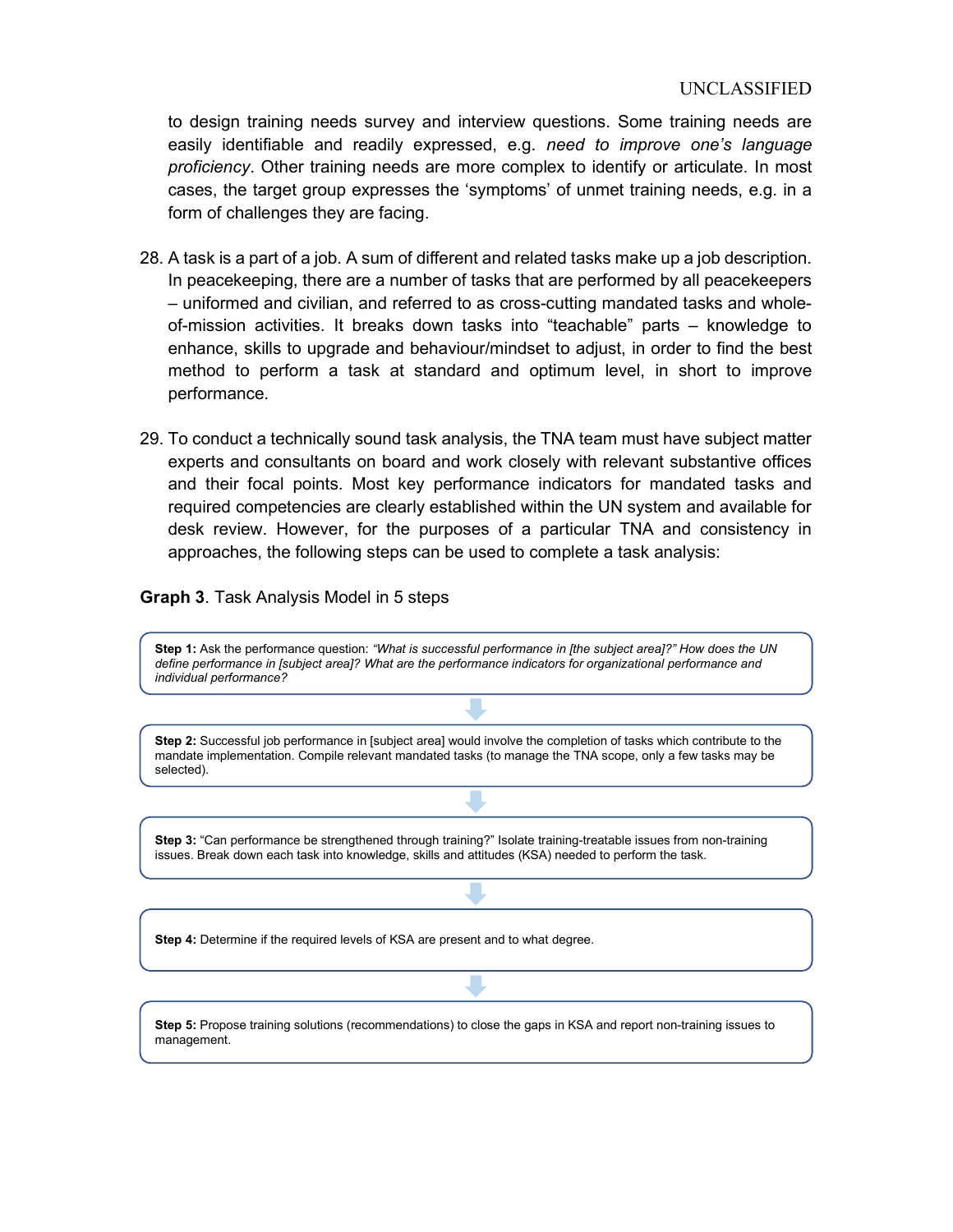- 30. Data Collection Tools and Techniques: The 2012-13 Global Peacekeeping TNA surveyed 4,500 peacekeepers and 68 Member States training institutions, interviewed 800 military, police and civilian staff members in 13 duty stations, and analyzed hundreds of policies, training and other documents in English and French. While not all TNAs deal with such a large volume of data, all TNA projects must have a data collection plan and data recording templates to ensure a systematic approach (see Annex 1. Data Collection Plan). All TNA data that is collected should be recorded, filed, and kept confidential, if applicable.
- 31. The following data collection tools and techniques, both qualitative and quantitative, can be used in TNAs. Desk review is a secondary research and by collecting and analyzing available information and previous research findings, the TNA team gains broader understanding of the context and trends of the issue under assessment. It is a critical first step to map out a). what is known - what has already been done and exist within the system, e.g., previous evaluation findings and subsequent training efforts, b). emerging themes and opportunities, e.g., peacekeeping reform initiatives and shifts in doctrine, and c). gaps and questions - what remains to be addressed. Having done this due diligence, the subsequent 'field work' – surveys, interviews, focus group discussions and field observations, should become more informed and targeted.
- 32. Surveys are one of the most frequently used tools to collect data on self-reported and perceived training needs and gaps at both individual and organizational level from large number of respondents. The objectives of the survey should be clearly stated in the opening section to help the survey responders to understand the purpose and provide their inputs more effectively. The confidential nature of the survey should be indicated and leave name of respondents as an optional data field. However, questions on demographic data (mission, category of personnel, job title, rank, gender, years of service, etc.) could be programmed as 'response required' to ensure the collected data has context and provide sufficient background characteristics of the respondents. In some cases, some of these factors could be optional depending on the size or composition of the survey group. As an example, in a TNA for an infantry battalion, asking for rank could identify respondents.
- 33. The survey questions can be qualitative through open-ended questions, and quantitative with closed questions. The format should ensure the ease of providing answers, e.g. 5-scale rating questions are preferable for ease of use and calculating the mean weighted average; and rating definitions should be provided. Questions can be sequenced in order of importance; level of interest the respondents have in the topic; structured around knowledge, skills and attitudes; organic flow of training architecture (pre-deployment and in-mission training) or order of tasks. Different types of survey questions should be used, including nominal (single or multiple choice from listed options, no ranking in values) and ordinal (rating scale questions with responses that are measured in a range of values). The more open-ended questions a TNA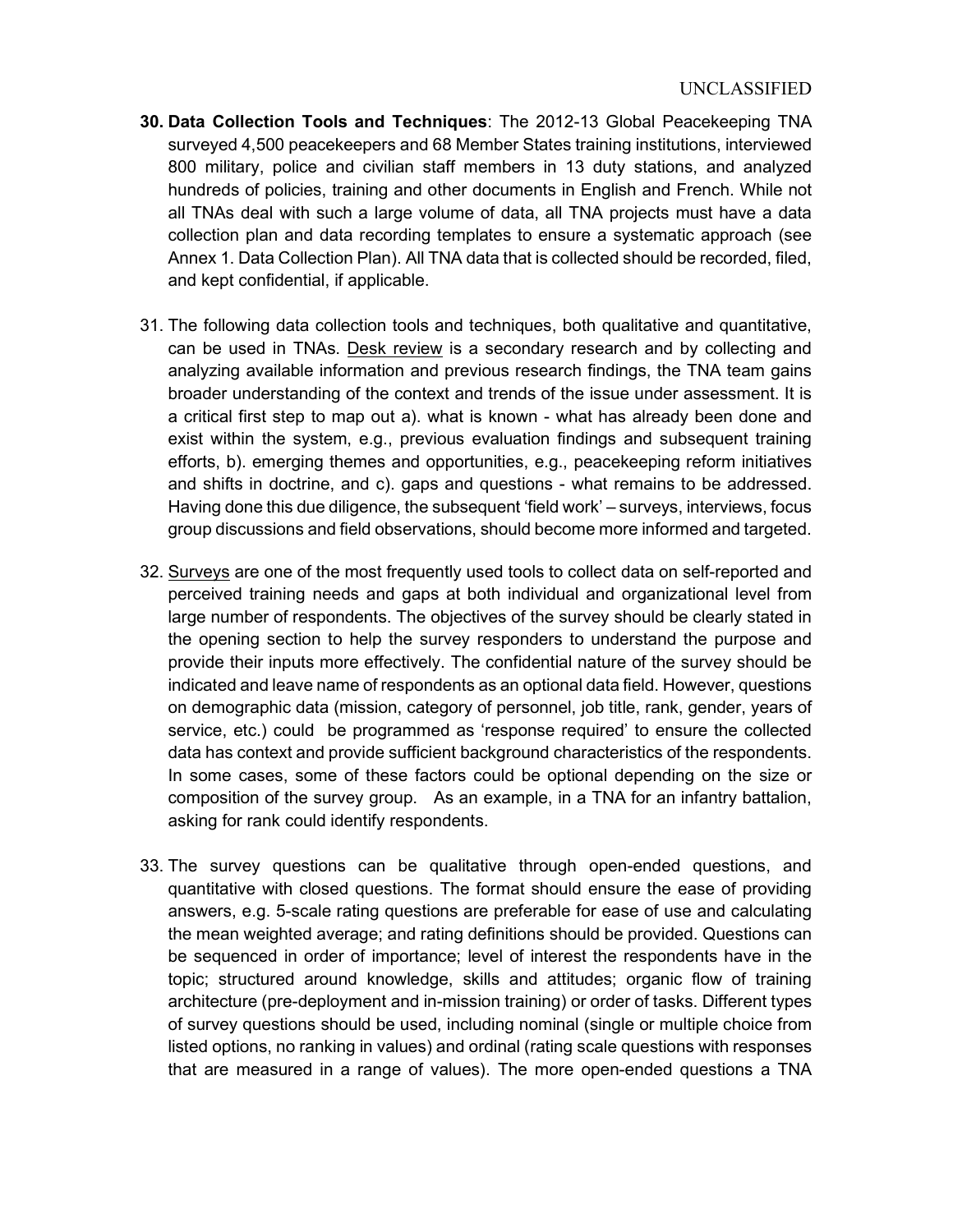survey has, the more diverse the data it will collect, however it requires more time for data coding and processing.

- 34. TNA surveys could also include test questions to gather data on existing levels of knowledge. Multiple choice questions can be designed to test knowledge and awareness, e.g., of policies, concepts, rules and regulations, theoretical part of skill sets, discipline and values. It is recommended to test the validity and the reliability of the survey. Validity refers to how accurately a method measures what it is intended to measure, whereas reliability refers to how consistently a method can measure something. In other words, TNA surveys must elicit data on training needs, not on motivation. In addition, administer the survey at different times under the same condition to see if the same results can be achieved.
- 35. One of the major challenges with online surveys is the response rate. The goal is to obtain 60% or above response rate. Lack of response by potential respondents is referred to as nonresponse bias. If a TNA survey achieves only a 30% response rate, it suffers from a nonresponse bias of 70%. A targeted communication strategy can expand the representativeness within the target groups, which is sometimes more important than the response rate. Reinforcement and communication strategies could include contests, infographics and posters in the working languages, TNA kick-off announcement mee
- 36. tings and townhalls focusing on expected impact of improved training, targeted and personalized communications for uniformed personnel and national staff, TNA surveys on online platforms that are widely used, etc.
- 37. Interviewing is a good way to supplement training needs data with qualitative inputs<sup>6</sup>. Feedback collected through interviews often contain personal perspectives and analysis of current performance and training opportunities, as well as insights on systemic issues and challenges. Interviews are time-consuming and resourceintensive, however skilled interviewers can draw out a lot of information, expand on and clarify issues through good interviewing techniques. Interviews are often useful in gaining the insights of senior managers.
- 38. To gain cooperation of interviewees, the interviewer should state the confidential nature of the interview, communicate the purpose, and consider sharing the questions in advance. Interviews can be structured or semi-structured. In general, interviews should start with a broader and open-ended questions, e.g., on departmental/mission/ team's goals, mandated tasks and how successful operations and performance look like in their vision; and what needs to change to meet these goals at both systemic and individual levels. Funneling technique could be used to narrow down to more specific points regarding possible gaps in knowledge and awareness, and practical skills and mindset that training could successfully influence.

<sup>6</sup> See Annex 2. Interview Guide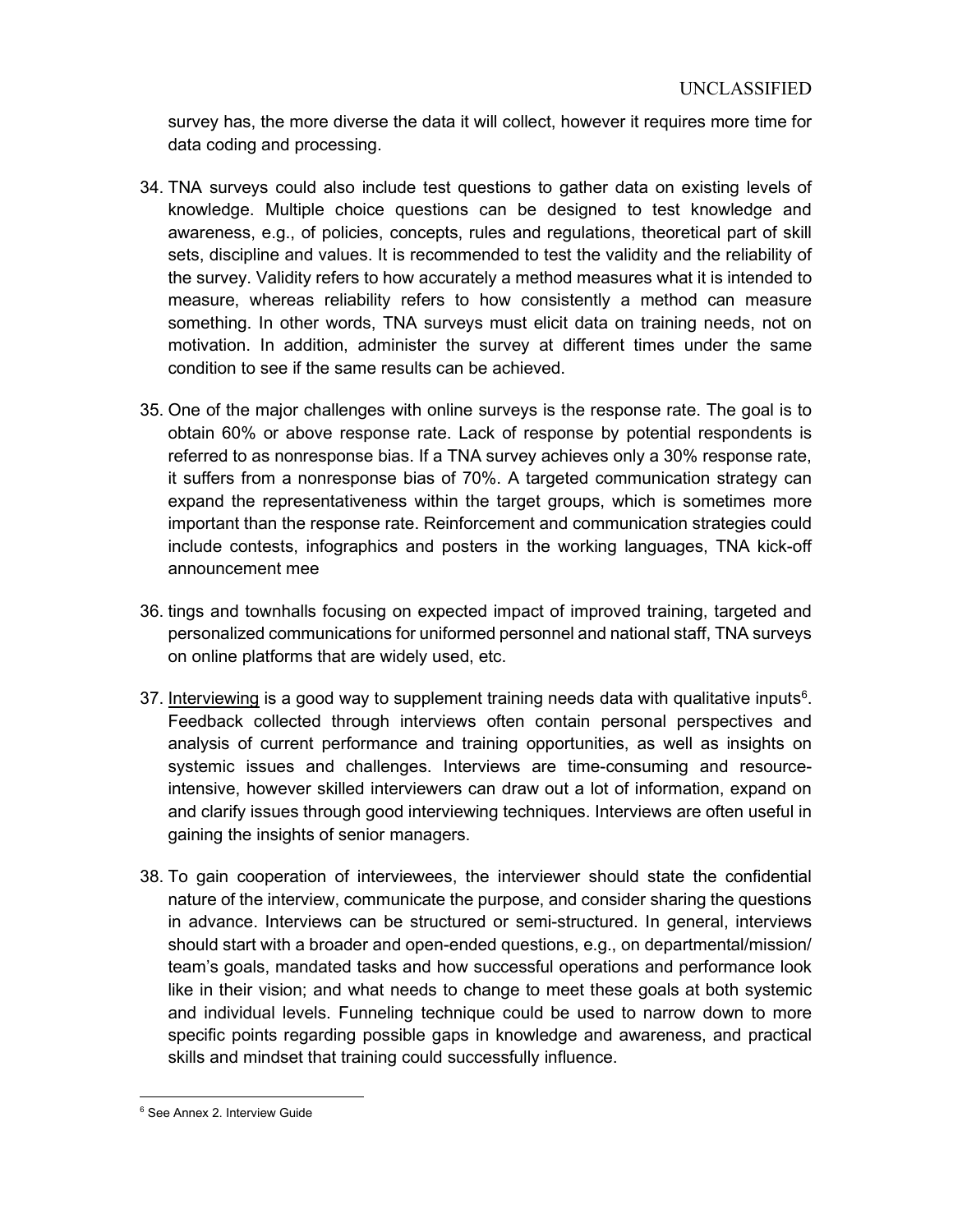- 39. Focus Group discussions are best suited when there is a large number of interlocutors within the same target group to be assessed or interlocutors can be grouped by areas of specialization. Focus Groups use group interaction as part of the method to generate data, e.g. spontaneous and richer discussions are likely to happen when people interact with each other around a topic of common interest such as training, by sharing experiences, asking questions and exchanging comments. Two types of focus group discussions can be organized – one with the immediate target group of the TNA to collect self-assessed/expressed training needs and the other with their peers, supervisors and clients for their perceived training needs of e.g. formed police units, based on the interactions and collaborations with them.
- 40. Observations involve observing a particular group in their own environment and while performing their common tasks, e.g. accompanying a formed police unit on patrols, and make recommendations regarding training needs based on the observations. This method is highly dependent on the skills of the TNA surveyor and observed behaviours can be circumstantial and open to interpretation. Therefore, the findings of the observations must be cross-checked with other data sources.

# Stage 4: Presenting the Findings – The TNA Final Report, Communication and **Dissemination**

- 41. The TNA Final Report (also referenced in the Guidelines on Design, Delivery and Evaluation of Training) should be structured around at least four main components in addition to the executive summary and list of key recommendations. Those should include a) compilation and analysis of required and desired competencies, b) identification and analysis of existing competencies, c) comparative analysis of the required and existing competencies to identify the gaps, and d) attempts to isolate the gaps that can be filled through training and training recommendations with a tentative timeframe. Overall, the Final Report<sup>7</sup> outline should include introduction, overview of the methodology used, key findings of training needs, recommendations, data reports and annexes with additional information.
- 42. A balanced combination of visual tools, data and testimonials should be used to present the key findings and highlight core messages of the TNA. Data visualization is a useful skill for training professionals. Good data visualization is storytelling with a purpose. It is about presenting data in a coherent, convincing, and impactful way. General types of data visualization include graphs, charts, tables, infographics, and dashboards. More specific methods include cartograms, timelines, word clouds, tree maps, dot distribution maps, Gantt charts, scatter plots, etc. Many applications for data visualization exist ranging from simple to complex and can be used for communication and dissemination of the TNA findings and recommendations.

<sup>&</sup>lt;sup>7</sup> All TNA Final Reports conducted by ITS/DPO are available for consultation on Peacekeeping Resource Hub, https://research.un.org/en/peacekeeping-community/training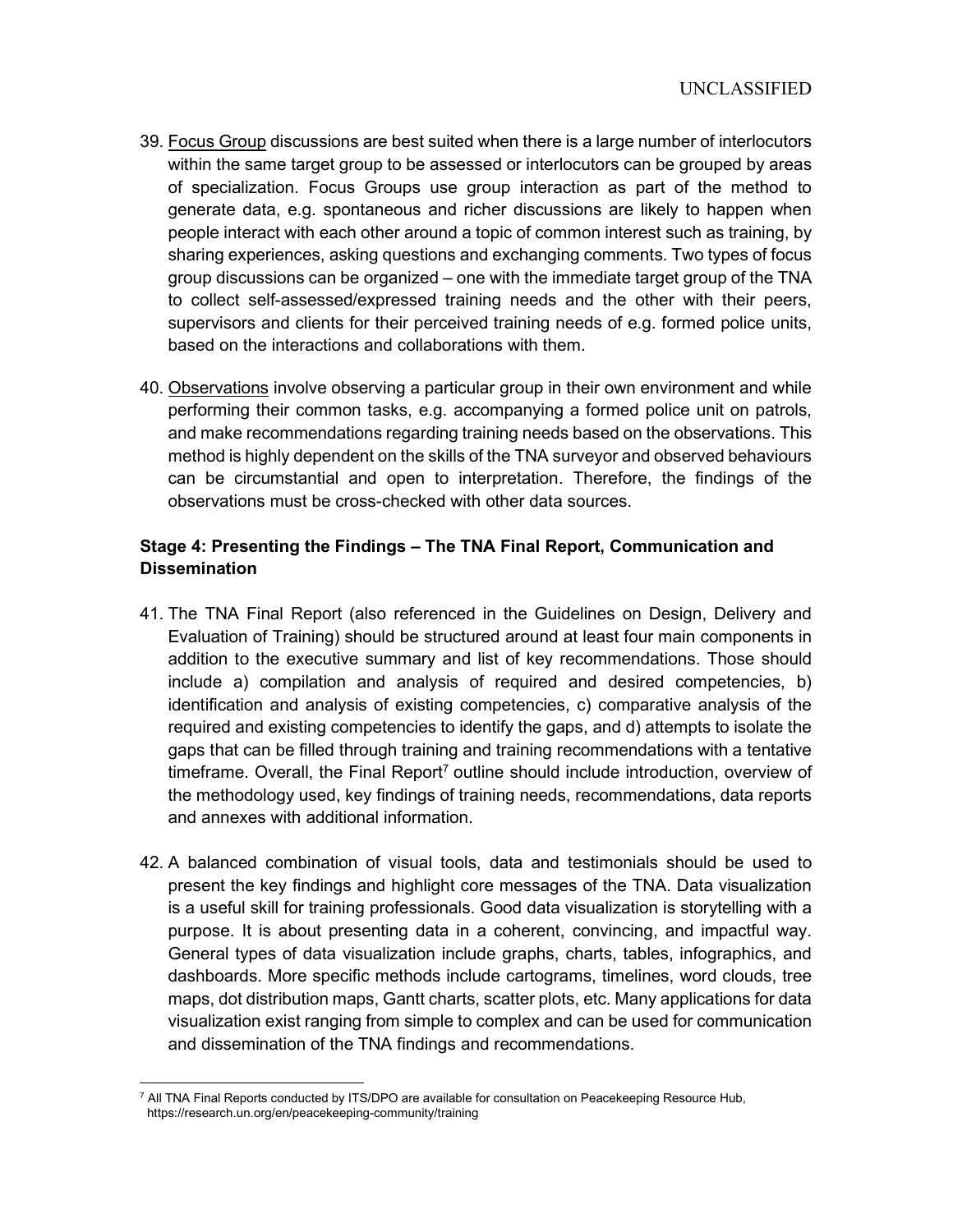- 43. The survey and other data reports should be made available upon request, where appropriate. In addition, targeted materials could be produced for different audiences, such as a forward-looking Action Plan or discussion paper for decision makers and infographics and posters for general and larger audiences. The core recommendations should generate a mid-term Action Plan and main actors and implementing offices should sign off, ideally by their senior management.
- 44. The TNA Executive Summary should be distributed to all training focal points at Headquarters and IMTCs in field missions.

#### Stage 5: Closing the TNA project

45. This final stage is important as it sets the tone for the TNA follow-up actions. Priorities should include presenting the Final Report with key findings and policy recommendations to decision-makers and getting buy-in of main actors for the implementation of Action Plans. Recording lessons learned and evaluating the project is necessary as part of the organizational learning process. By evaluating the project, it may be possible to estimate when future TNAs might be required including timelines and resources, reduce the likelihood for deviation and delays, and ensure project approaches and controls for better quality assurance.

#### D. ROLES AND RESPONSIBILITIES

46. The Integrated Training Service of the Department of Peace Operations shall be responsible for promoting familiarization with these Guidelines. All peacekeeping trainers and training focal points in DPO and peacekeeping operations, including Integrated Mission Training Centers (IMTC) shall aim to apply the Guidelines when conducting training needs assessments. ITS shall lead the review and updating of the Guidelines periodically by incorporating best practices and lessons learned.

#### E. TERMS AND DEFINITIONS

For the purposes of these Guidelines, the following definitions shall apply:

- Peacekeeping Training: Any training activity which aims to improve the knowledge, upgrade the skills and foster the right mindset of UN peacekeeping personnel, including military, police and civilians
- Peacekeeping Trainer: Any military, police or civilian trainer who is involved in peacekeeping training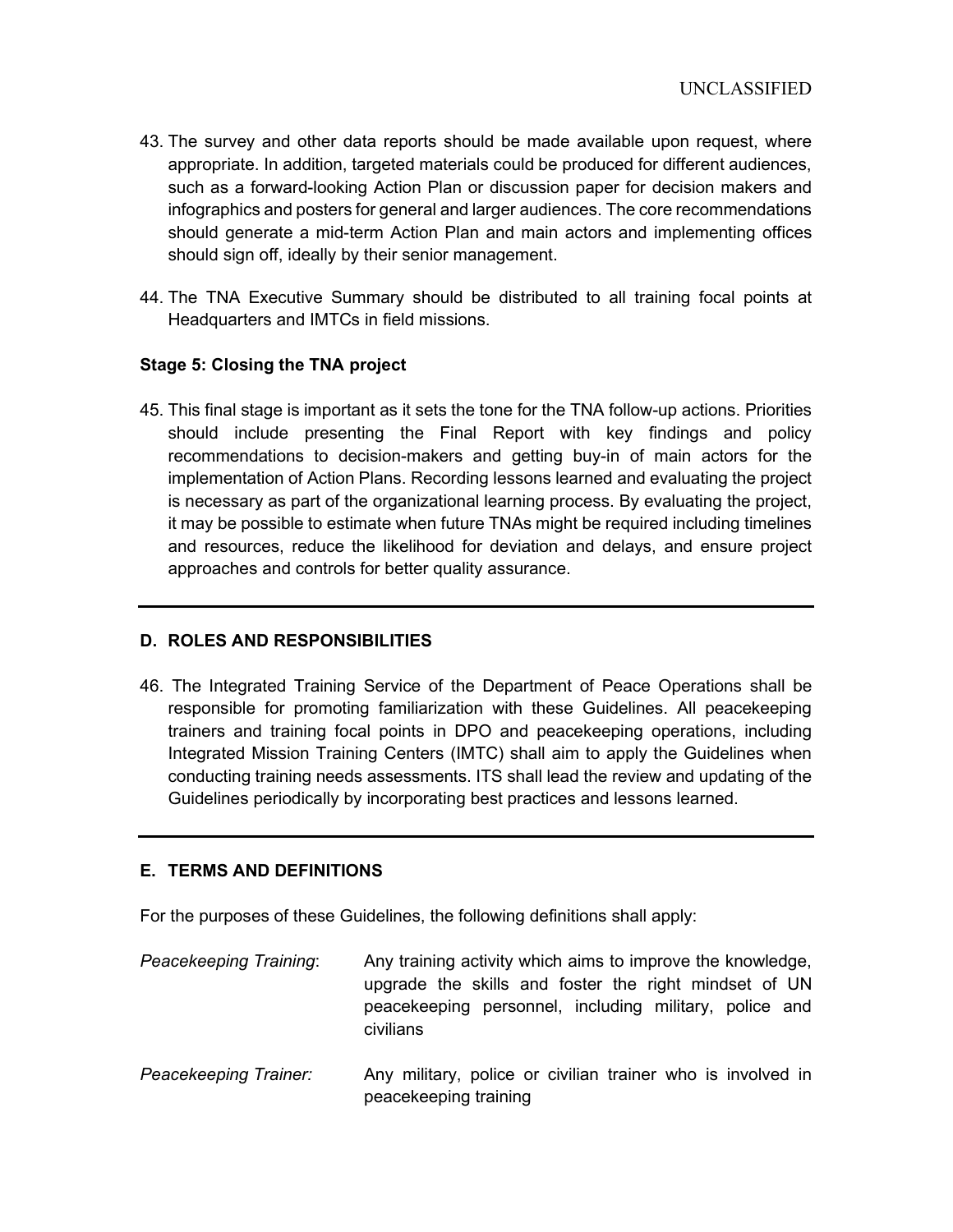- Training Cycle: A conceptual framework to manage, monitor and improve training processes
- Training Needs Assessment: The process of collecting information about an identified or implied Organizational need that could be met by conducting training. TNA is part of the peacekeeping training cycle
- Competency: The quality of being adequately or well qualified, capability or a cluster of related abilities, generally divided into knowledge, skills and attitude (mindset, commitment, behaviour) that enable a person to act effectively in a job or situation.
- Competency-based TNA: TNA based on performance and task analysis to identify gaps in knowledge, skills and attitude
- Performance Analysis: Analysis of current performance (organizational and individual) against set performance goals
- Target Group Analysis: Collects information about the target group to identify who needs training and how a training strategy or specific course must be customized to meet their needs
- TNA Project: **A** suggested approach to manage TNA activities as a project, especially if it is medium to large-scale, with defined and assigned roles and responsibilities, timelines, resources, deliverables and outputs, risk and expectation management aspects.
- TNA Project Manager: TNA Project Manager is designated to lead the TNA team (staff, consultants and contractors) and coordinate with internal and external stakeholders for the purposes of delivering the final TNA outputs. The role is temporary, starts and ends with a particular TNA project.
- TNA Focal Points: Training Focal Points designated by Heads of Offices to be part of the DPO TFPs Network could serve as TNA focal points.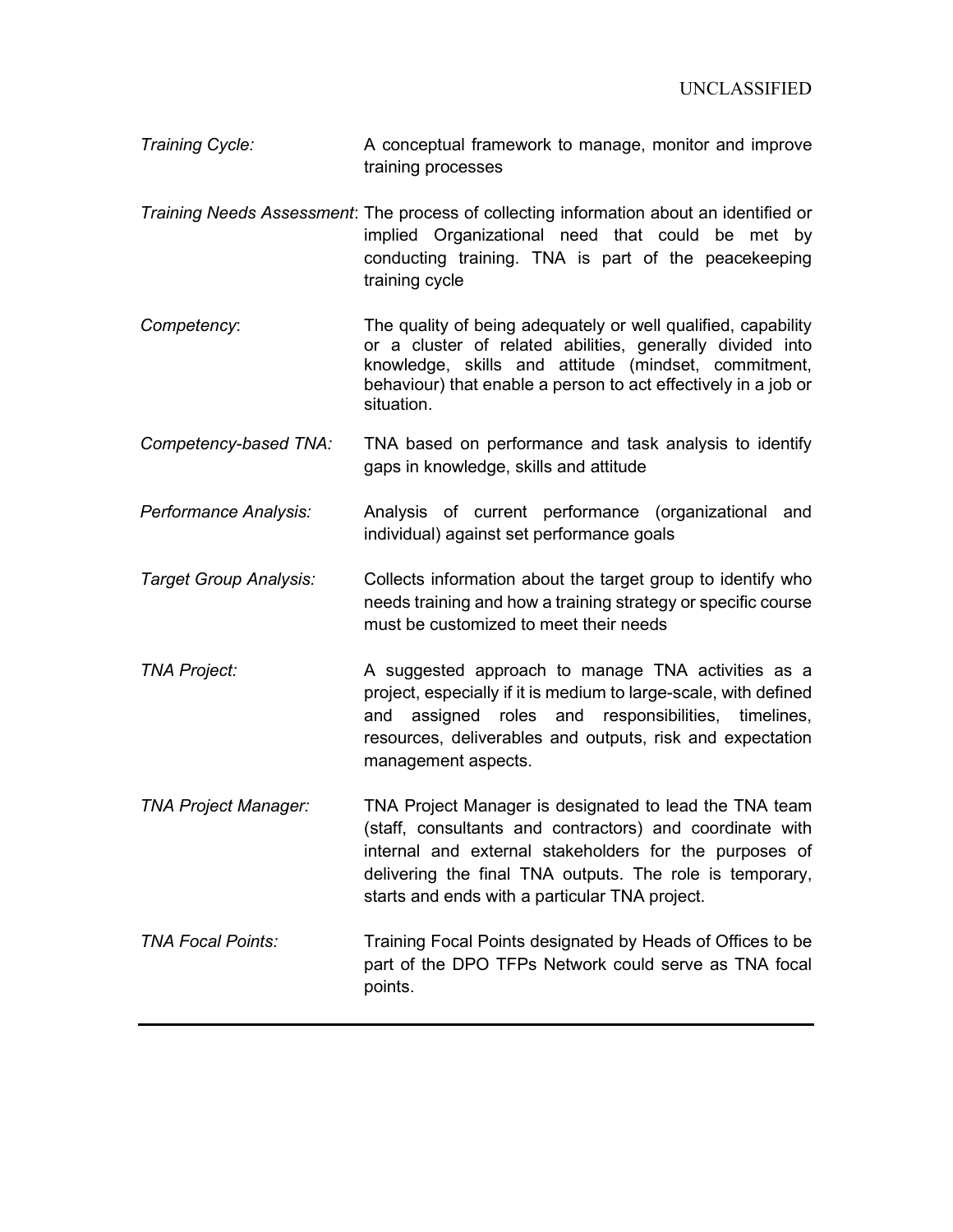#### F. REFERENCES

#### Normative or superior references

General Assembly Resolution 49/37 (February 1995)

Report of the Secretary-General "The future of United Nations peace operations: Implementation of the recommendations of the High-Level Independent Panel on Peace Operations", (A/70/357, S/2015/682)

Secretary-General's Bulletin on Learning and Development Policy (ST/SGB/2009/9)

DPKO/DFS Policy on Training for All United Nations Peacekeeping Personnel (ref. 2010.20)

#### Related procedures or guidelines

DPO-DOS Guidelines on Design, Delivery and Evaluation of Training (Training Cycle) (ref. 2019/14)

#### G. MONITORING AND COMPLIANCE

47. These Guidelines do not carry expectations of full compliance. However, as a matter of principle, all trainers must show commitment to continuous learning and incorporate lessons learned and best practices in training assessments, design, development, evaluation and monitoring, such as those promulgated by the Guidelines. At Headquarters, the application of the Guidelines shall be supported by the Training Policy and Standards Team of ITS and for field missions by the Field Training Support Team of ITS and Chiefs of IMTCs.

#### H. CONTACT

48. Training Policy and Standards Team, Integrated Training Service, Division of Policy, Evaluation and Training, Department of Peace Operation, united Nations. For more information on these guidelines contact peacekeepingtraining@un.org.

#### I. HISTORY

49. This is the first Guidelines on Conducting Peacekeeping Training Needs Assessments and shall be reviewed every three years, or as needed.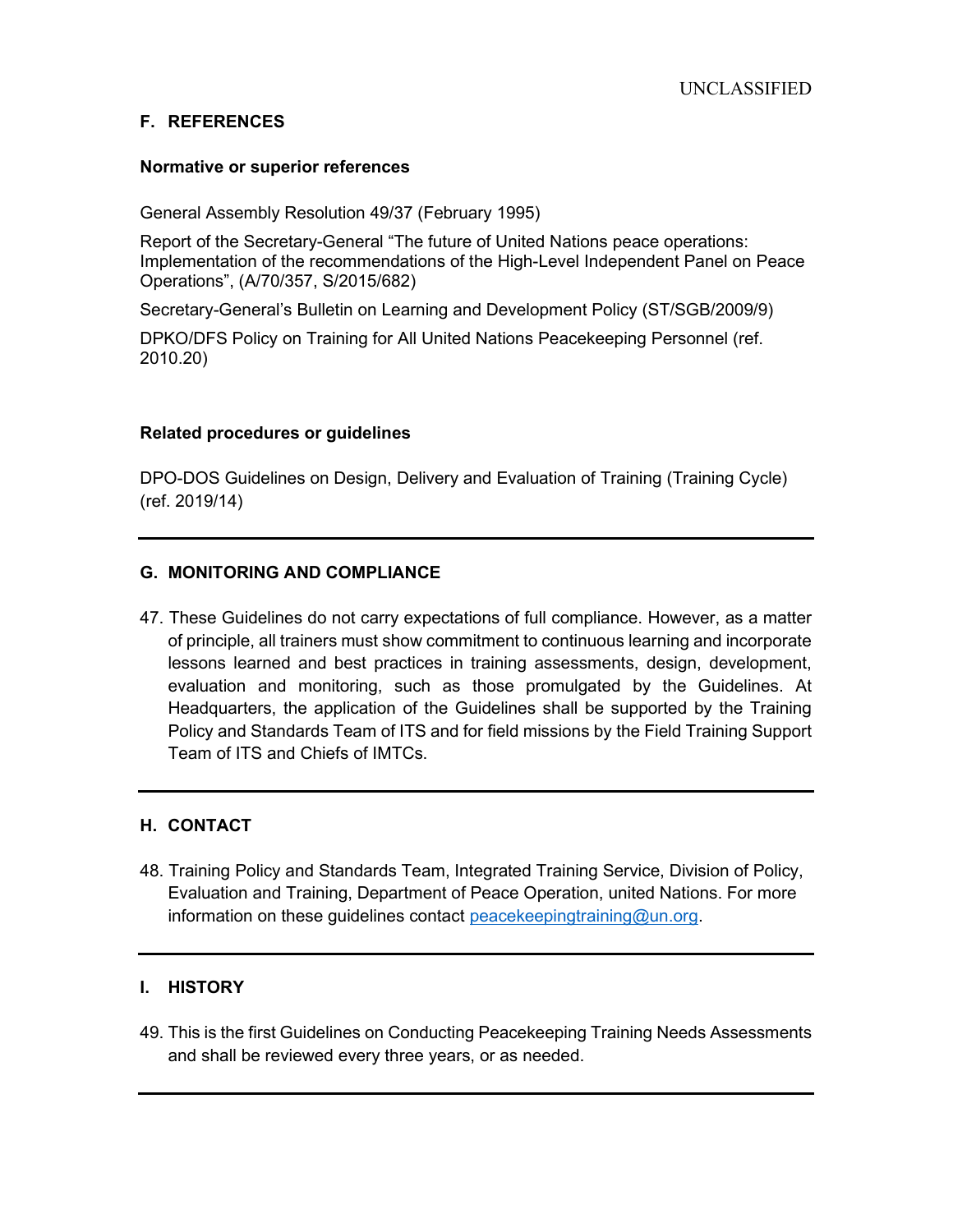APPROVAL SIGNATURE:

 $\frac{1}{2}$ ħ  $\overline{\mathcal{M}}$ Jean-Pierre Lacroix,

Under-Secretary-General for Peacekeeping Operations

DATE OF APPROVAL: 18 November 2021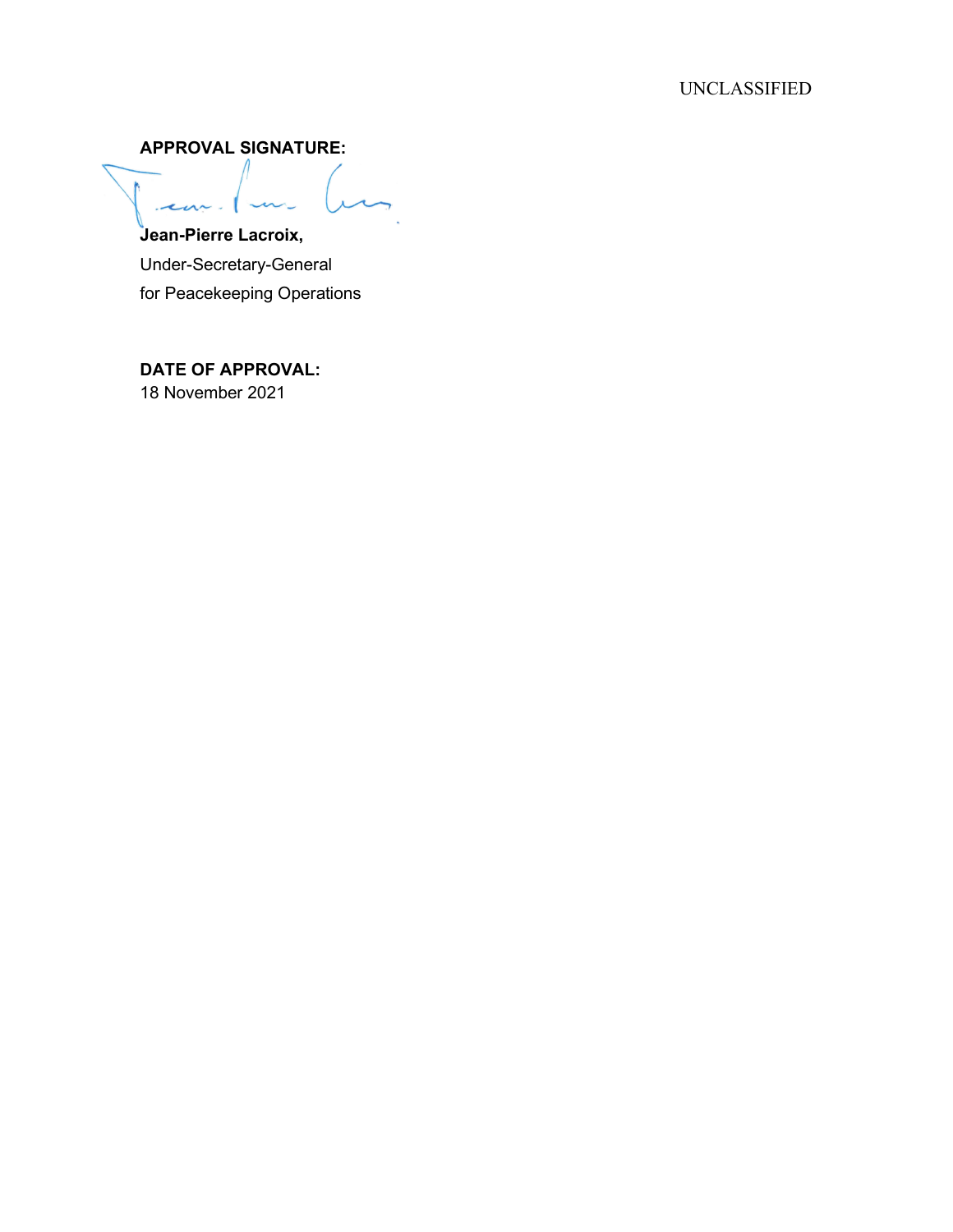#### Annex 1. Interview Guide

#### Guide on conducting TNA Interviews and Focus Group Discussions

#### Introduction

Thank the interviewees/ focus group members for their time and willingness to share their point of views and observations on training needs. Briefly introduce the TNA project and its objectives (use the Concept Note).

#### **Methodology**

- a) Duration of one-on-one interviews should be around 45 minutes and Focus Group discussions can last up to 75 minutes.
- b) Before each interview/focus group, adapt the questionnaire to the function of the interviewee/focus groups to ask relevant questions.
- c) Raise interest for the TNA through a dynamic and engaged approach.
- d) In case of two interviewers: main interviewer leads the interview; second interviewer intervene for follow-up questions or additional points. Focus Group discussions need at least two facilitators.
- e) Do not audio or video record interviews to facilitate spontaneous, confidential, and informal answers and exchanges.

#### Interviewing and discussion processes:

- a) Explain the scope of the TNA (e.g., in-mission FPU training; covering 10 missions; qualitative and quantitative analysis based on desk review has been conducted, electronic surveys have been launched and in-person/telephone interviews and focus group discussion are underway)
- b) Do insist on the fact that it is not an evaluation of missions' performance but a training needs assessment aiming to improve mandate implementation.
- c) State the confidentiality of interlocutor's identity and responses and the importance of candid answers and recommendations.
- d) Take notes at each interview/focus group and prepare a summary using preagreed templates to share electronically amongst the TNA Project Team, e.g., try to include direct quotes from interlocutors that can be cited in the final report.

Question Format:

- a) Do not try to ask every single question from the question bank. Note: Interview Question Bank needs to be developed in collaboration with subject matter experts.
- b) Sub-questions can be skipped so manage time accordingly.
- c) Ask follow-up questions if you feel it would be interesting to further discuss a point raised by your interviewee, even if it was not included in the questionnaire

**Closing** 

- a) Ask for recommendations and key points
- b) Suggest further discussions after the field visit, if needed